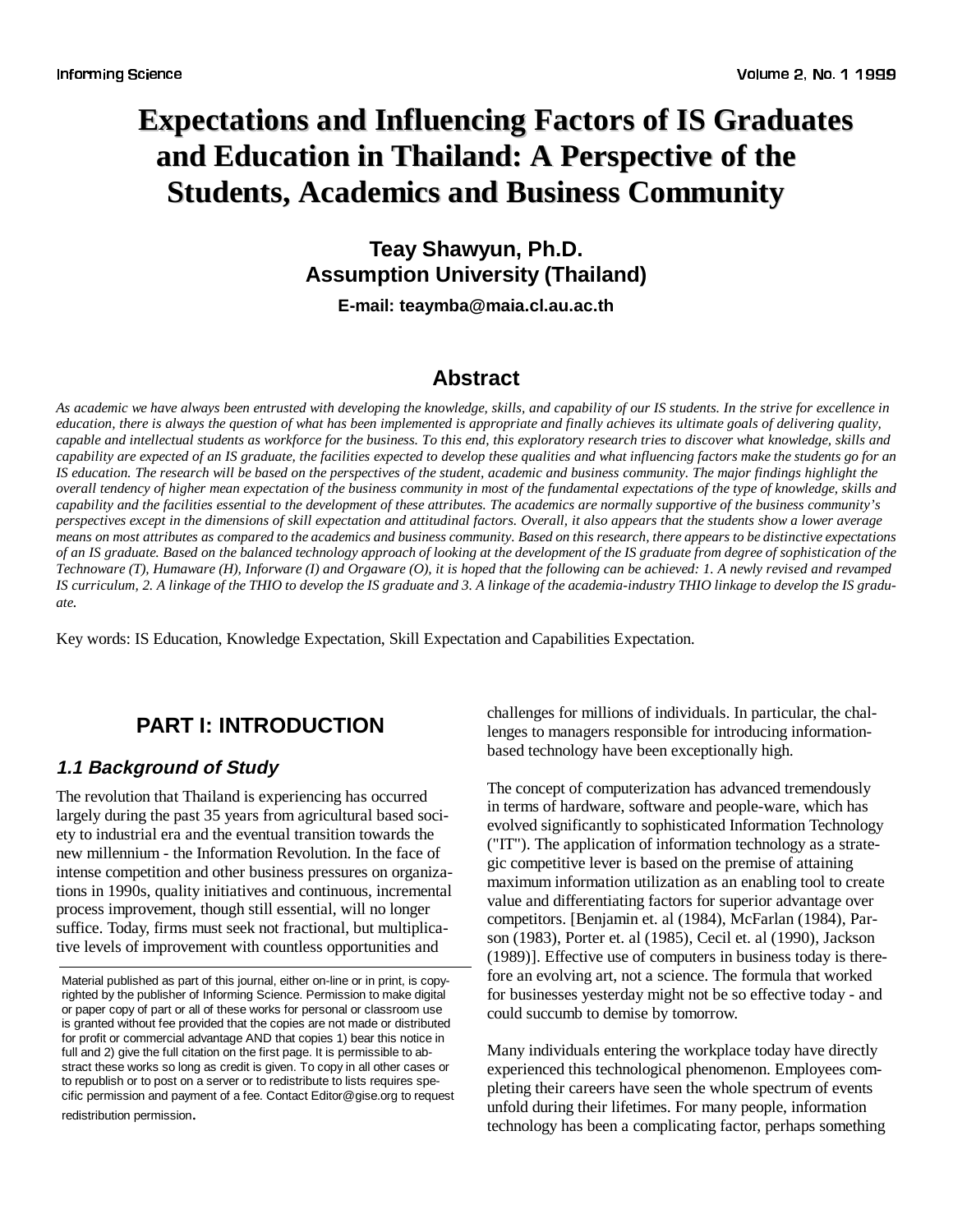to be feared, or at least to be viewed with apprehension. For others, the growth of information technology has been an unmitigated blessing. The technology was a major part of their formal education; it forms the basis of their employment. It is a platform on which their future depends. For nearly everyone, it has brought change.

The National Economic Development Plan 8 has therefore embraced the direction to tune up the undeniably attention on IT personnel development in the contemporary educational system in Thailand. This aim to lay down the human-ware foundation for the future economic development as well as to capture the appreciation of impact information technology and the transitioning revolution will have on Thailand.

## **1.2 Problem Statement**

As Thailand moves forward into the next century with fluid business environment that is changing dynamically, the entire economy calls for the imperative of recognizing the important role of information technology to keep pace with the new millennium revolution. This rapid pace has meant an unprecedented growth of job opportunities, fueled by an ever increasing need for skilled IT managers, which is driven by the growth of computer applications such as decision support systems, expert systems, computer-aided design, computer aided manufacturing and information based business process.

IT managers must anticipate these changes to prepare executives in the firm with their technological vision in formulating corporate strategies and future structural changes. To this end, it is indisputable that opportunities for skilled IT managers are bright. Therefore, it is important to systematize pertinent "Information Technology" curriculum course to prepare the profession for future challenges, which forms the major thrust of this research to understand the knowledge, skills, capability expected of an IS graduate and the influencing factors that could encourage IS education.

The problem statement of this research is thus to understand the requisite expectation of knowledge expectations, skill expectations, capability expectation of an IS graduate and the facilities expectation that can contribute to the development of an IS graduate. The other aspect is to identify the influencing factors in terms of interest, attitudes and value that can contribute in influencing a person to pursue an IS education. Based on the understanding of the findings, it is hoped that a better IS education plan can be developed to equip the potential IS students with the knowledge, skills and capability as expected by the students, academic and the business community.

## **PART II: LITERATURE REVIEW**

## **Introduction**

For IT professionals to be successful within their organizations, they must not only be prepared to cope with business issues as they arise; they must also take a leadership position in formulating and shaping them (SriSa-an, 1985). Their vision of future technology is valuable in enabling the firm to anticipate future readjustments to gain competitive advantage over the competitors and market place. Their vision must be presented to inspire the executive team with a realistic and practical view of IT future. This is essential for providing the CEO and others with information upon which expectations can be built.

As the research objective is to determine these knowledge, skills and capabilities expectations of an IS graduate held by business firms, students and academics in Bangkok (Melone, 1990), some of the relevant literatures are reviewed to establish a conceptual framework of this study.

## **2.2 Dimensions for IT Education Expectation**

## **2.2.1 Knowledge Expectation**

Knowledge is an integrated collection of facts and relationships which, when exercised, produces component performance (Rosenberg, 1976). It is having familiarity with language, concepts, procedures, rules, ideas, abstracts, places, customers, and associations, coupled with an ability to use these notions effectively in modeling different aspects of the world. These knowledge notions can be translated into functional units in a variety of ways, which can be categorized into five sub-sets of knowledge expectations:

*General business knowledge* - in terms of fundamental knowledge in various business functions of organization platform including general management, marketing, accounting, finance, product development, manufacturing, service, sales and administration.

*General technical knowledge* - the fundamental knowledge in the analysis and design of computer system hardware and software for maximum effective information technology utilization.

Specialized business knowledge - the expertise knowledge in various business functions of organization platform including general management, marketing, accounting, finance, product development, manufacturing, service, sales and administration.

Specialized technical knowledge – the expertise knowledge set in computer science or IT studies such as software and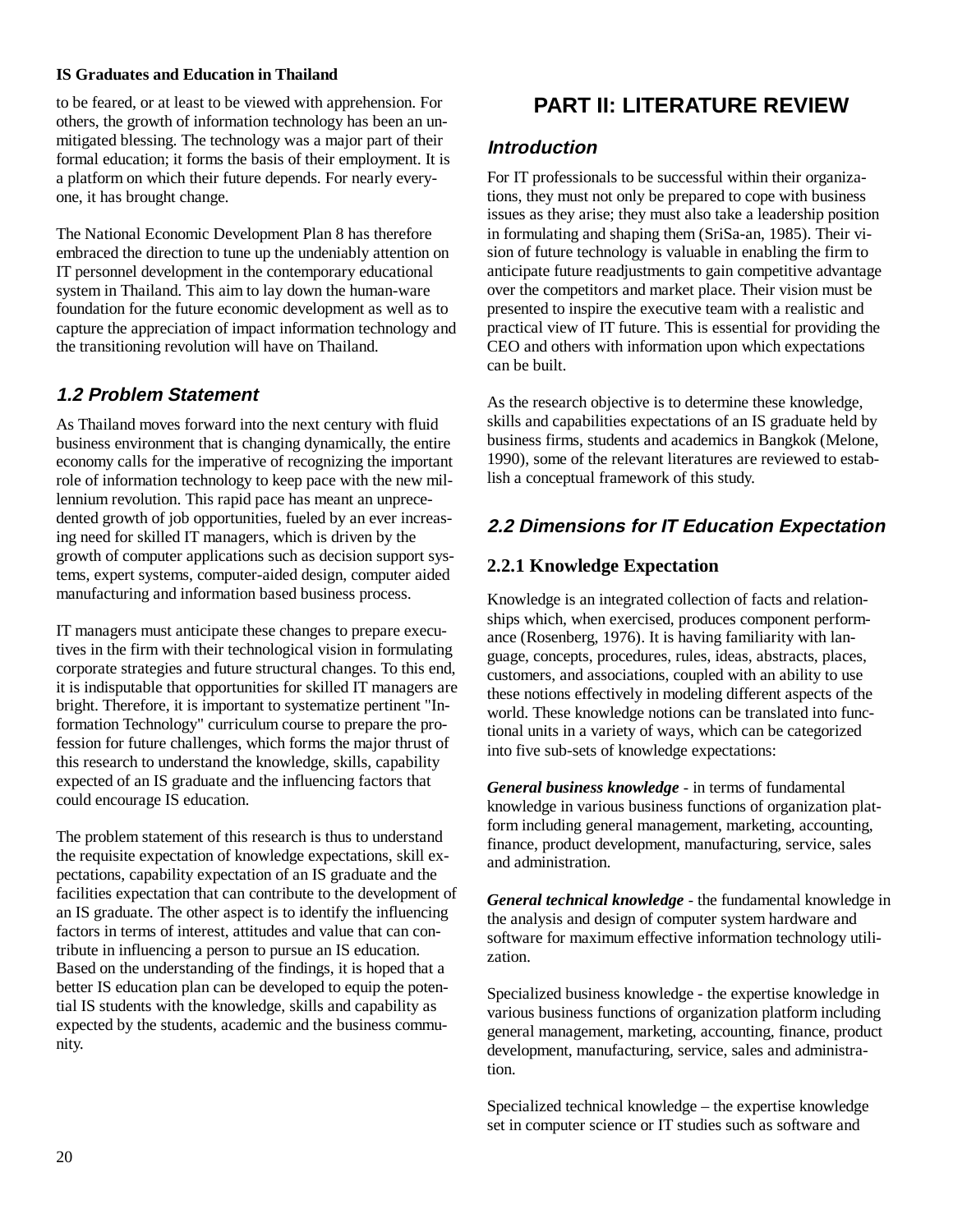hardware engineering, advanced IT applications, system programming and architecture.

Inter-discrepancy knowledge- the psychology and sociology of information system that is crucial for system design and implementation.

### **2.2.2 Skill Expectation**

For an organization to be successful in the competitive area, success in the utilization of technology at the individual and the organizational level, an assortment of skills critical to such success must be developed. Therefore, it is imperative to identify the skills that an IS graduate should be identified and equipped with. The skill expectation in this research is derived from sources aimed at defining a comprehensive set as below:

### (a) Foundation Skills

According to Roblyer, M.D in "Integration of education technology into teaching", 1997, Prentice Hall, foundation skills is classified as follows:

- Basic skill Reading, writing, arithmetic and mathematics speaking, and listening capabilities.
- Thinking skills The ability to learn, reason, think creatively, make decisions and solve problems.
- Personal qualities Individual responsibility, self-esteem and self-management, sociability and integrity.
- (b) Managerial Skill

According to Boone and Kurtz in "Contemporary Business" 8th edition (1996), managerial skill can be classified as follows:

- *Technical skills*  refer to the ability to understand and use techniques, knowledge, and tools of a specific discipline or department.
- *Human relationship skills*  refer to the ability to work effectively with and through people, communicating, leading and motivating workers to accomplish assigned activities.
- *Conceptual Skills*  refer to the ability to view the organization as a unified whole and to understand how each part relates to other parts.

### **2.2.3 Facility Expectation**

### *(a) Technology facilities*

According to Milone M. (1989), in "How to decide which is the best classroom computer Learning", 10(1), page 34-43, facility expectation is classified as follows:

- Stand-alone computer in class room (for tutoring and drills: whole class pair or small work group)
- Classroom workstation (for tutoring and drills; whole class demonstration; promote productive tasks for cooperative learning group and group interaction between student and teacher)
- General-use computer center open to all to student groups
- Library (extensive reading and research material)
- Multi-media laboratories
- Computer laboratory (for programming courses; vocational courses (CAD/Robotics); multi-media production courses and activities)

#### **(b) Other facilities-include Internet access facility**

### **2.2.4 Capability Expectation**

Based on the researches by Kim (1980 and 1998), TDRI (1989), and Sharif, N. (1995) capability expectation can be comprehensively classified as follows:

- *Capable of using available technology*  to monitor changes and improve operation
- *Capable of using technology in marketing perspective*  to improve the market driven aspects (distributing, selling, servicing) to increase customer convenience and utility.
- *Capable of using technology to continuously improve the activities* - to incorporate the technology component with all activities of the organization to carry out incremental improvement.
- *Capable of using technology in product development aspects -* to improve the product development processes in product design, product modification and the creation of new product.
- *Capable of acquiring technology*  to prepare for upgrade of the existing system.
- *Capable of pursuing technology*  to carry out research and development for product and process innovation in order to compete in the face of rapid technological changes.

### **2.2.5 Interest Factors**

Walthon (1990) defined the interest attributes that can influence a person to take up certain area of study can be classified as:

- Personal preference
- Previous experience
- Growing role of IS
- Previous schooling
- Family & Relatives counseling
- Employment requirement from business community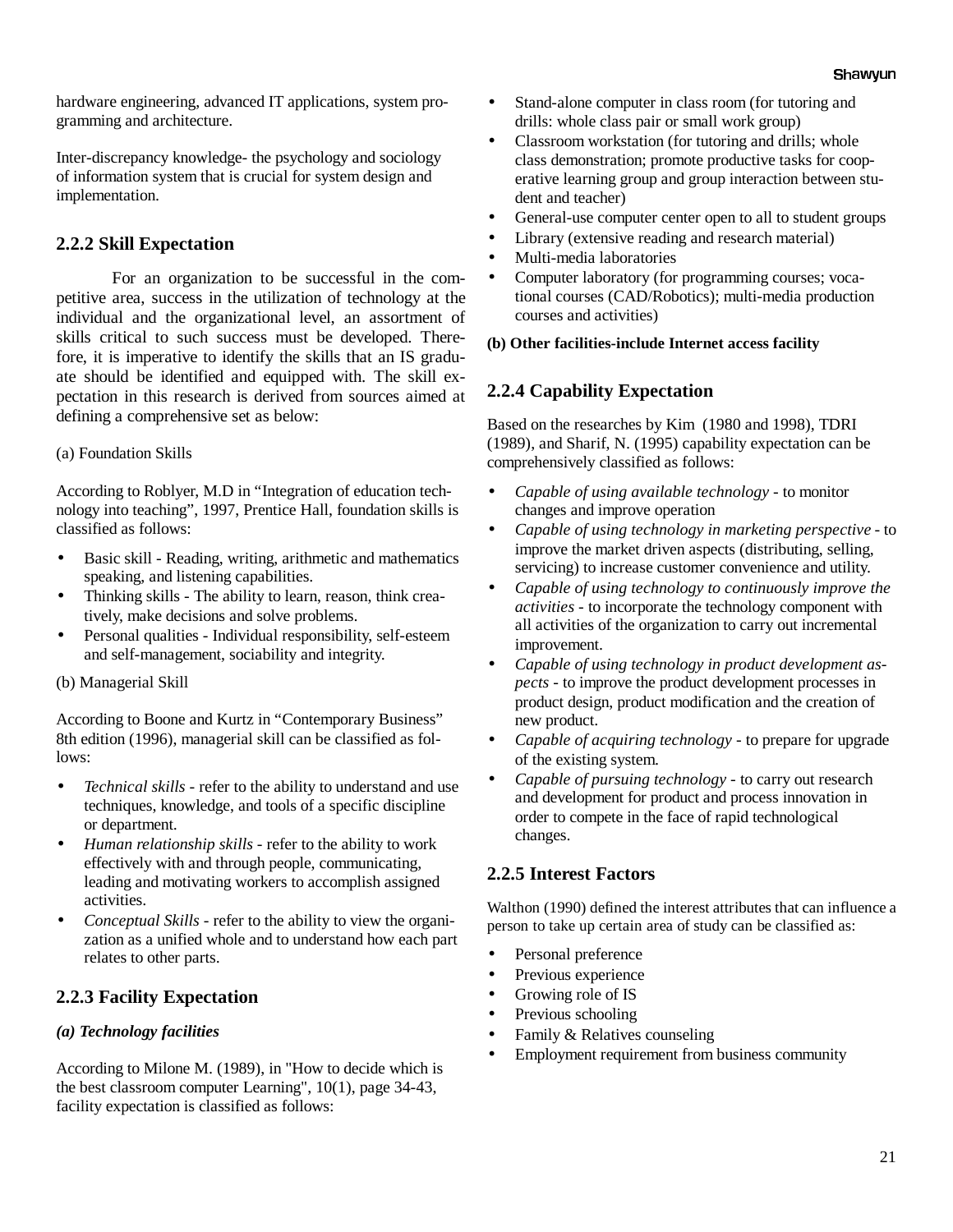### **2.2.6 Attitude Factors**

To develop certain attitudinal factors on the learning environment that can influence education, Ephraim et. al (1996), Chaiken and Stangor (1987), Milar and Milar (1990) and Oskamp (1997), these attributes can be classified as:

- Positive feeling toward instructor
- Conducive classroom environment
- Availability of educational facility
- Accessibility of educational facility
- Structure of course outline
- Positive feeling toward university & educational institution
- Positive feeling toward career in IS
- Importance of IS role in real life

### **2.2.7 Value Factors**

As students must join the workforce, factors that can influence the rationale of taking up a specific area of study for the preparation of a career in certain profession, Loh et. al. (1995) highlighted some of these value attributes as:

- Monetary value (salary) and monetary benefits
- Career opportunity
- Career stability
- Acceptance in social community
- Respect in social community
- Self-fulfillment

All of the above forms the basic attributes to be determined under the 2 major dimensions of expectations and influencing factors relevant to the IS graduate. These basic attributes will form the major research variables in the research framework discussed in Fig. 3.1.

## **PART III: RESEARCH FRAMEWORK**

### **3.1 Theoretical Model of Study**

In this research, the 2 major dimensions to be measured are the expectation attributes of the knowledge, skills and capability that one would expect an IS graduate to be identified and equipped with. The facility expectation attribute looks at the facilities that an academic institution is expected to have in place as they form the main vehicle in the development of the above 3 mentioned attributes.

Another dimension of interest is to look at the factors that serves as key influencing agents of a student in taking up IS education whether it is in a specialized or generalized area. The major attributes are the interest that an IS student has in IS education and the value that can serve as motivators of derived gains from pursuing an IS career based on their interest. The other attribute is the type of personal qualities that an IS

graduate should have in developing a good IS system as just looking at the interest and value motivators attributes might not suffice.

The basic rationale of developing a good product or service is to design it based on the input parameters of the needs and requirements of the customer. This is done in the belief that in a market oriented economy, the customers knows best what they need to appease their requirements and ultimately derive satisfaction from the product or process. The same rationale is applied in this research in that a good comprehensive IS curriculum should be developed based on these input parameters from those stakeholders. The stakeholders in this research are represented by the perspectives of the:

- Students (who are the direct consumer of the IS education) as they represent the future workforce to develop an IS system. As such, developing and understanding a profile of the students is necessary,
- Academics (who are the medium of the source of knowledge, skills and capability development of an IS graduate) as the teachers and mentors of the future workforce and do assume a lead role in knowing the constituents of appropriateness of certain curriculum, and
- Business community (who are the potential and future employer of the human resource) as their experience with past performance in the organization and industry context and content which do need certain qualities that could be overlooked and can serve as important areas to be developed.

As such, the rationale behind this research framework is that a balanced approach in understanding the profile of an IS graduate based on the perspectives of the students, academics and business community is an imperative for the development of an appropriate IS curriculum. These perspectives will serve as the input parameters to review, revise and revamp the existing IS curriculum to develop the IS graduate of the new millennium.

Based on this framework (Fig. 3.1) the 7 major research questions can be construed as:

- "Do you expect an IS graduate to have the following knowledge?"
- "Do you expect an IS graduate to have the following skills to develop a good information system?"
- "Do you expect that the following facilities can contribute to the educational development of an IS graduate?"
- "Do you expect that an IS graduate to have the following capabilities?"
- "Do you agree that each of the following factors can influence your interest in pursuing an IS education?"
- Do you agree that your attitudes towards the following factors can influence IS study?"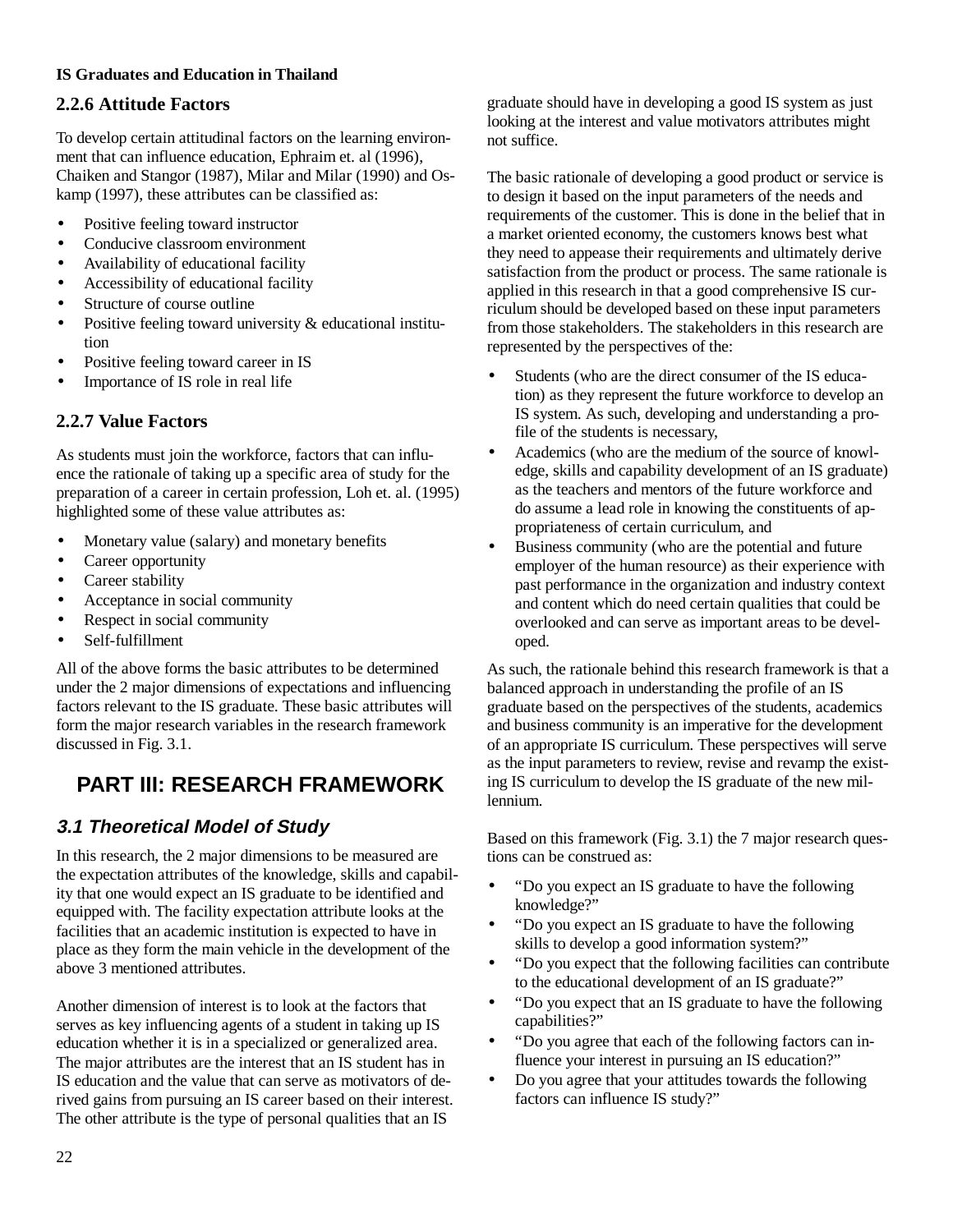• Do you agree that each of the following factors act as motivators in your IS study?"



Figure 3.1 Conceptual Framework of Different Dimension of Expectations and Influencing Factors of the IS Graduate for IS Education Curriculum Course Planning.

## **PART IV: RESEARCH METHODOLOGY**

### **4.1 Research Design**

Based on the above research framework, the study consists of three major phases with the purposes of each phase as follows:

**Phase I** : Field survey for Students at 7 public and 4 private universities in Bangkok to study from the chosen variables as depicted in Literature Framework. A total of 400 questionnaires were distributed and the response rate was 58%.

**Population** : (i) Graduate students with a specialized computer information degree in Engineering, Computer Information System and Computer Science.

(ii) Graduate students with general business degree.

(iii) Undergraduate students with a specialized computer information degree in Engineering, Computer Information System and Computer Science.

(iv) undergraduate students with general business degree

**Phase II** : A Field Survey for 400 Academics at selected public and private universities in Bangkok to be studied and 204 responded.

 **Population** : (i) Instructors with Bachelor or Master or Doctorate degree in Information Technology and has experienced in teaching Information Technology course (ii) Instructors without Bachelor or Master or Doctorate degree in Information Technology and has no experienced in teaching Information Technology course

**Phase III**: Field survey for Business Firms from four major type of organizations being (a) financial institutions, (b) manufacturing based firms, (c) engineering firms and (d) retail businesses. The total who responded was 300.

**Population**: (i) Employees in the four business organizations at officer level;

(ii) Employees in the four business organizations at middle management level;

(iii) Employees in the four business organizations at top management level.

## **4.2 Sampling Method and Frame**

A simple ransom sampling method was used to select the instructors and students who are in the general and specialized field of education in the academic institutions that have IT or IS education programs at the graduate level. In the field survey, 3 teams were set up to approach the respondents directly based on the availability of the respondents as it was during the term break. For the business community, they were stratified into the above-mentioned classification of the type of business. The students who were trained in the distribution of the questionnaires will approach the respondent to seek cooperation and whenever possible to complete the questionnaires on the spot.

## **PART V: DISCUSSION OF FINDINGS**

### **5.1 General Discussion**

In Table 5.1, it can be seen that the business community has a higher expectations of the knowledge, skill, facilities and capability of the IS graduate as compared to the students' and academics' as their overall means of 3.76, 4.13, 4.14 and 4.05 are higher in all aspects. It is also interesting to note that the academics have higher expectations on the above except for knowledge expectation but there is minimal difference.

This could be implied that the business community has a higher expectation of the type of knowledge, skills and capability and the facilities that is needed to develop the above than the academic or the students themselves. This does highlight the importance of the role the academics and the curriculum or the mode and means of instructions that fulfils the high expectations of the business community as the future and potential employers of the students.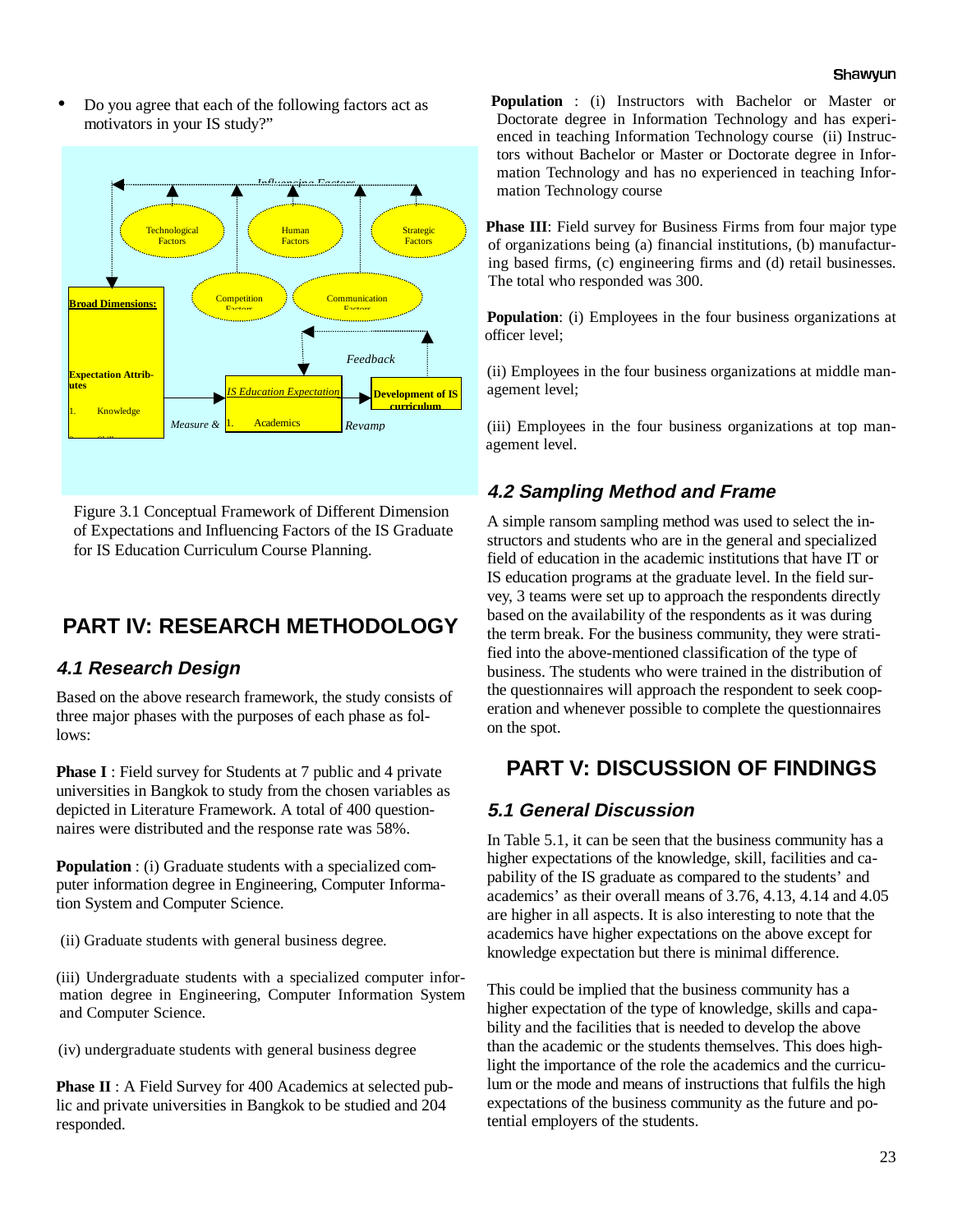*Table 5.1 Means of the general expectation of an IS graduate*

| <b>Expectation</b>            | <b>Students</b> | <b>Academics</b> | <b>Business</b><br>firms |
|-------------------------------|-----------------|------------------|--------------------------|
| Knowledge Expectation         | 3.37            | 3.54             | 3.76                     |
| <b>Skill Expectation</b>      | 3.76            | 4.08             | 4.13                     |
| Capability Expectation        | 3.76            | 3.73             | 4.05                     |
| <b>Facilities Expectation</b> | 3.88            | 4.04             | 4.14                     |

This does raise the fundamental question as to whether the existing IS education system and practices delivers and lives up to the delivery on the expectations of the business community. This calls for a review and revision to streamline the existing practices to deliver on the specific knowledge, skills and capability as discussed in the following section.

### **5.2 Discussion of the attributes of the Expectation dimension**

#### **a. Knowledge Expectation Attribute**

| <b>Expectations</b>                         | <b>Students</b> |              | <b>Academic</b> |              | <b>Business Firms</b> |              |
|---------------------------------------------|-----------------|--------------|-----------------|--------------|-----------------------|--------------|
|                                             | Mean            | Std.<br>Dev. | Mean            | Std.<br>Dev. | Mean                  | Std.<br>Dev. |
| General Busi-<br>ness Knowl-<br>edge        | 3.33            | 0.83         | 3.67            | 0.79         | 3.63                  | 0.79         |
| General Tech-<br>nical Knowl-<br>edge       | 3.79            | 0.91         | 3.95            | 0.73         | 4.09                  | 0.76         |
| Specialized<br><b>Business</b><br>Knowledge | 3.09            | 0.91         | 3.24            | 0.92         | 3.48                  | 0.88         |
| Specialized<br>Technical<br>Knowledge       | 3.60            | 0.90         | 3.66            | 0.87         | 3.95                  | 0.93         |
| Interdisciplinary<br>Knowledge              | 3.05            | 0.91         | 3.18            | 0.92         | 3.67                  | 0.88         |
|                                             | 3.37            |              | 3.54            |              | 3.76                  |              |

*Table 5.2 Means of Attributes of the Knowledge Expectation Dimension*

In terms of the type of knowledge expectation in the general business (GBK), general technical (GTK), specialized business (SBK), specialized technical (STK) and interdisciplinary knowledge (IDK), it is not surprising that the business community's expectation in all of the knowledge area have higher means in all aspects. This could be implied that the business community does expect an IS graduate to be equipped in all these knowledge area especially GTK and STK which underlies the technical knowledge that an IS graduate should be equipped with as IS is deemed to be a technical subject area.

The expectation that an IS graduate should excel in technical subject area is also supported by the fact that the means in the GTK and STK of the students and academic as they also placed a higher expectation in these two areas rather than business knowledge. This could be consistent with the traditional perception that IS is a pure technical subject area and should not relate with the business area.

It is thus not surprising to learn that for all three groups the business knowledge and the inter-disciplinary knowledge is still ignored based on the traditional perspective of IS being a technical subject area, and IS graduates need to be trained only in the technical knowledge. Under such a circumstance, it is not surprising that the IS function in Thailand is still relegated to being a support and staff unit. This could highlight a future potential problem as the issue of using IT as the enabler to achieve the business strategies and to leverage IT for competitive advantage to be relegated to secondary support role.

#### **b. Skill Expectation Attribute**

*Table 5.3 Means of Attributes of the Skills Expectation Dimension*

| <b>Expectation</b>        | <b>Students</b> | <b>Academics</b> | <b>Business firms</b> |
|---------------------------|-----------------|------------------|-----------------------|
| <b>Basic Skills</b>       | 3.53            | 3.90             | 4.01                  |
| <b>Thinking Skills</b>    | 3.91            | 4.12             | 4.28                  |
| <b>Personal Qualities</b> | 3.74            | 4.08             | 4.02                  |
| Conceptual Skills         | 3.84            | 4.21             | 4.20                  |
|                           | 3.76            | 4.08             | 4.13                  |

In terms of the four skills of basic skills (BS), thinking skills (TS), personal qualities (PQ) and conceptual skills (CS), both the academic and the business community appears to have higher expectations. When compared with the academic, it appears that the business community has a higher expectation on the basic skills and thinking skills. The reverse can be said of the academic whereby they placed higher expectation on the personal qualities and conceptual skills. This could be implied that the business is more pragmatic in the expectation that an IS graduate should have the basic and thinking skills as being the more objective of the skills requirement as compared to the subjectivity of the personal qualities and conceptual skills. This could also be interpreted that the academics in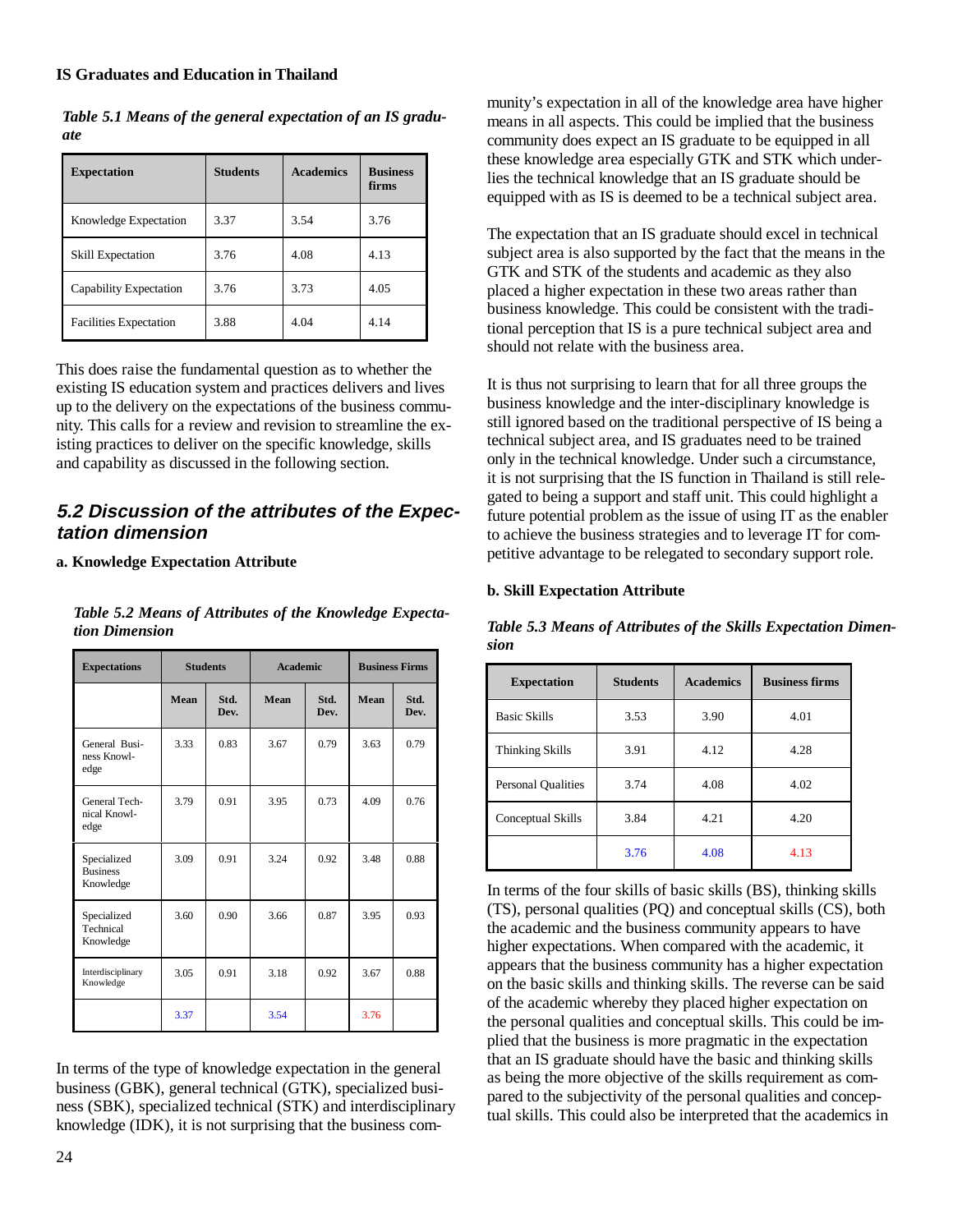their role as teachers and mentors aim on developing the subjective skills to have good personal qualities and for the student to be creative. Both the academic and business community do agree that thinking skills and conceptual skills are highly desired of an IS graduate. This could imply the need for analytical and conceptualization of the fundamentals of the problem to be solved.

#### **b.1 Attributes of Basic Skills**

*Table 5.4 Means of Attributes of the Basic Skills Expectation*

| <b>Basic Skills</b>                 |      | <b>Students</b>    |      | <b>Academic</b>    |      | <b>Business Firms</b> |
|-------------------------------------|------|--------------------|------|--------------------|------|-----------------------|
|                                     | Mean | Std.<br><b>Dev</b> | Mean | Std.<br><b>Dev</b> | Mean | Std.<br>Dev           |
| Reading<br><b>Skills</b>            | 3.68 | 0.82               | 4.06 | 0.64               | 4.02 | 0.74                  |
| Writing<br><b>Skills</b>            | 3.51 | 0.81               | 3.98 | 0.69               | 4.03 | 1.84                  |
| Speaking<br><b>Skills</b>           | 3.40 | 0.85               | 3.87 | 0.71               | 3.83 | 0.85                  |
| Listening<br><b>Skills</b>          | 3.50 | 0.88               | 4.01 | 0.65               | 4.04 | 0.79                  |
| <b>Mathematics</b><br><b>Skills</b> | 3.57 | 0.89               | 3.59 | 0.83               | 4.06 | 0.91                  |
|                                     | 3.53 |                    | 3.90 |                    | 3.99 |                       |

For an IS graduate, the business community again does place higher expectation on most of the basic skills re-affirming their higher expectation level from the employers' perspective. The 3 groups do agree that reading skills is slightly more important than the other skills. This could imply that the nature of the job does require a degree of reading of the inforware part of the system components (manuals and standard operating procedures, software, etc). It is not surprising that both the business firms and academics place importance on the listening skills as this highlights the value of being a good listener which is important in the determination of the needs and requirements and specifications when communicating with the users. This represents the business aspects of the system to be designed for leveraging it as a competitive enabler. It is also not surprising to see that the students as a whole place minimal expectations to the development of these basic skills as they still do not see the relevance of these basic skills critical to the design of a good and successful system.

#### **b.2 Attributes of Thinking Skills**

On the thinking skills, it also appears that the business community places the highest emphasis on all aspects of the thinking skills. This could be implied that the business community, in their role as future employer, expects an IS graduate to be

| <b>Thinking</b><br><b>Skills</b>    | <b>Students</b> |                    | <b>Academic</b> |                    | <b>Business Firms</b> |                    |
|-------------------------------------|-----------------|--------------------|-----------------|--------------------|-----------------------|--------------------|
|                                     | Mean            | Std.<br><b>Dev</b> | Mean            | Std.<br><b>Dev</b> | Mean                  | Std.<br><b>Dev</b> |
| Learning<br><b>Skills</b>           | 3.85            | 0.75               | 4.20            | 0.64               | 4.25                  | 0.65               |
| Reasoning<br><b>Skills</b>          | 3.89            | 0.86               | 4.12            | 0.72               | 4.21                  | 0.69               |
| Creative<br><b>Skills</b>           | 3.96            | 0.82               | 4.01            | 0.77               | 4.34                  | 0.76               |
| Decisional<br><b>Skills</b>         | 3.88            | 0.78               | 3.98            | 0.79               | 4.20                  | 0.73               |
| Problem<br>Solving<br><b>Skills</b> | 3.96            | 0.85               | 4.27            | 0.69               | 4.39                  | 0.69               |
|                                     | 3.91            |                    | 4.12            |                    | 4.28                  |                    |

*Table 5.5 Means of Attributes of the Thinking Skills Expectation*

capable of having a rational and creative approach in their decisional and problem solving responsibilities in the organizational context based on the skills in learning of the factors contributing to the decisional and problem solving situation.

On the overall, the academics do appear to support the business community in all of the thinking skill aspects with the exception of decisional. This could be attributed to the fact that the academics do not perceive the importance of the contribution of the IS graduates in decisional roles as most of the decisions are made by parties other than the IS people themselves. This is also most probably the view of the business community also when they gave the decisional skills aspect the lowest means as compared to the other aspects.

Regardless of what, it appears that of the four major skill category, the most important emphasis is still on the thinking skills. This can be implied that the business community do expect that a potential and future employee should develop and refine their skills logically and rationally to support the organization in problem solving.

#### **b.3 Attributes of Personal Qualities**

This set of personal qualities highlights the type of individual qualities of an IS graduate that are expected to be important to the developing of a good information system. It appears that both the business community and the academic are of similar opinion that personal qualities of the IS graduate is important. They do see eye to eye that the IS graduate integrity, individual responsibility and self-management are to a certain extent a highly expected quality as compared to the other two qualities of self-esteem and sociability.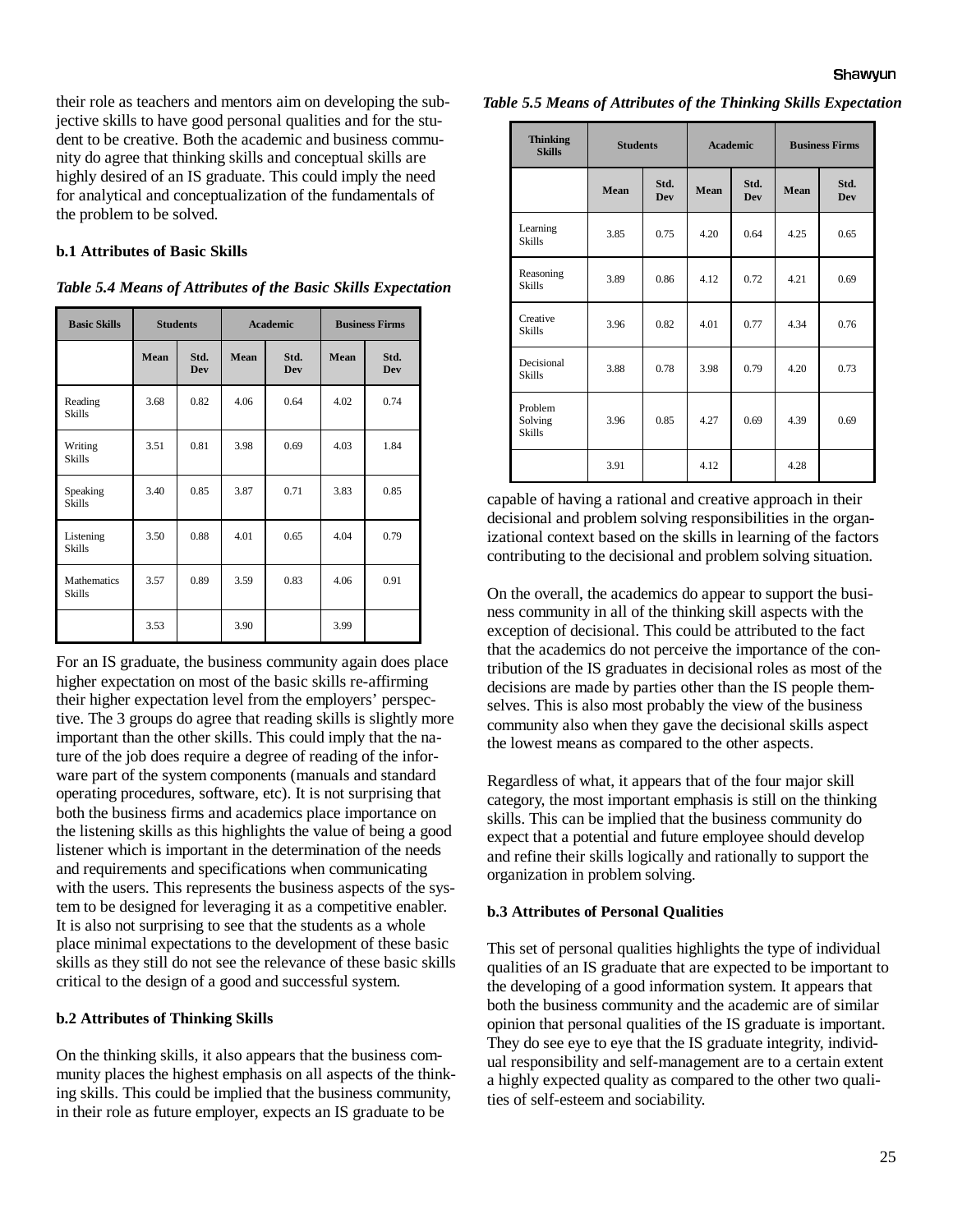*Table 5.6 Means of Attributes of the Personal Qualities Expectation*

| <b>Personal Quali-</b><br>ties        | <b>Students</b> |             | <b>Academic</b> |             | <b>Business Firms</b> |             |
|---------------------------------------|-----------------|-------------|-----------------|-------------|-----------------------|-------------|
|                                       | <b>Mean</b>     | Std.<br>Dev | Mean            | Std.<br>Dev | Mean                  | Std.<br>Dev |
| <b>Individual Re-</b><br>sponsibility | 3.89            | 0.77        | 4.21            | 72          | 4.17                  | 0.77        |
| Self-esteem                           | 3.63            | 0.75        | 3.77            | 67          | 3.81                  | 0.75        |
| Self-Management                       | 3.72            | 0.75        | 4.05            | 0.68        | 4.01                  | 0.81        |
| Sociability                           | 3.67            | 0.83        | 3.97            | 0.72        | 3.76                  | 0.88        |
| Integrity                             | 3.77            | 0.90        | 4.22            | 0.71        | 4.38                  | 3.33        |
|                                       | 3.74            |             | 4.04            |             | 4.03                  |             |

*Table 5.7 Means of Attributes of the Managerial Skills Expectation* 

| <b>Managerial</b><br><b>Skills</b> |      | <b>Students</b>    |      | <b>Academic</b>    |      | <b>Business Firms</b> |  |
|------------------------------------|------|--------------------|------|--------------------|------|-----------------------|--|
|                                    | Mean | Std.<br><b>Dev</b> | Mean | Std.<br><b>Dev</b> | Mean | Std.<br><b>Dev</b>    |  |
| <b>Technical Skills</b>            | 3.79 | 0.68               | 4.15 | 0.64               | 4.25 | 0.72                  |  |
| Human Rela-<br>tion Skills         | 3.88 | 0.70               | 4.03 | 0.72               | 4.01 | 0.71                  |  |
| Info. Acquisi-<br>tion Skills      | 3.77 | 0.67               | 4.21 | 0.69               | 4.16 | 0.68                  |  |
| Analytical<br><b>Skills</b>        | 3.89 | 0.67               | 4.16 | 0.66               | 4.26 | 0.67                  |  |
| Interpretation<br><b>Skills</b>    | 3.87 | 0.71               | 4.25 | 0.70               | 4.17 | 0.75                  |  |
|                                    | 3.84 |                    | 4.21 |                    | 4.20 |                       |  |

This could imply that an IS graduate should be responsible in managing their own work performance and the system to be designed with minimal supervision or guidance and also to ensure that the system designed is not biased towards any major claimants groups. This could also imply that they are responsible for developing an IS that can fully be leveraged as a competitive enabler which can be used by the people in the organization.

Personal qualities like self-esteem and sociability are relegated to lower positions by the academic and business community which could imply that the success of the system is a

| Table 5.8 Means of Attributes of the Capability Expectation |  |
|-------------------------------------------------------------|--|
| Dimension                                                   |  |

| <b>Expectations</b>                                                                                                                                        | <b>Students</b> |             |             | <b>Academic</b> |             | <b>Business Firms</b> |  |
|------------------------------------------------------------------------------------------------------------------------------------------------------------|-----------------|-------------|-------------|-----------------|-------------|-----------------------|--|
|                                                                                                                                                            | <b>Mean</b>     | Std.<br>Dev | <b>Mean</b> | Std.<br>Dev     | <b>Mean</b> | Std.<br>Dev           |  |
|                                                                                                                                                            | 3.79            | 0.80        | 3.96        | 0.65            | 4.15        | 0.71                  |  |
| Capable of<br>using technol-<br>ogy to im-<br>prove the<br>market driven<br>aspects to<br>increase<br>customer<br>convenience<br>and utility               | 3.68            | 0.81        | 3.66        | 0.74            | 4.04        | 0.70                  |  |
| Capable of<br>continuously<br>improving and<br>incorporating<br>the technology<br>component<br>with all<br>activities of<br>the organiza-<br>tion          | 3.74            | 0.84        | 3.69        | 0.78            | 4.11        | 0.71                  |  |
| Capable of<br>using technol-<br>ogy to im-<br>prove the<br>product<br>development                                                                          | 3.73            | 0.87        | 3.62        | 0.79            | 3.95        | 0.75                  |  |
| Capable of<br>acquiring and<br>preparing<br>specification<br>for upgrading<br>to existing<br>system                                                        | 3.74            | 0.84        | 3.69        | 0.82            | 4.05        | 0.69                  |  |
| Capable of<br>using technol-<br>ogy to carry<br>out research<br>and develop-<br>ment for<br>product and<br>process<br>innovation in<br>order to<br>compete | 3.85            | 0.89        | 3.74        | 0.86            | 4.01        | 0.73                  |  |
|                                                                                                                                                            | 3.76            |             | 3.73        |                 | 4.05        |                       |  |

team responsibility and not an individual event whereby the individual unnecessarily holds high regards on himself or herself. It can also be implied that the work environment is not a place for socializing but to main civil etiquette is part and parcel of social etiquette.

### **b.4 Attributes of Managerial Skills**

In terms of managerial skills, the business community and the academic again do agree that managerial skills are highly expected of an IS graduate. In terms of the importance given to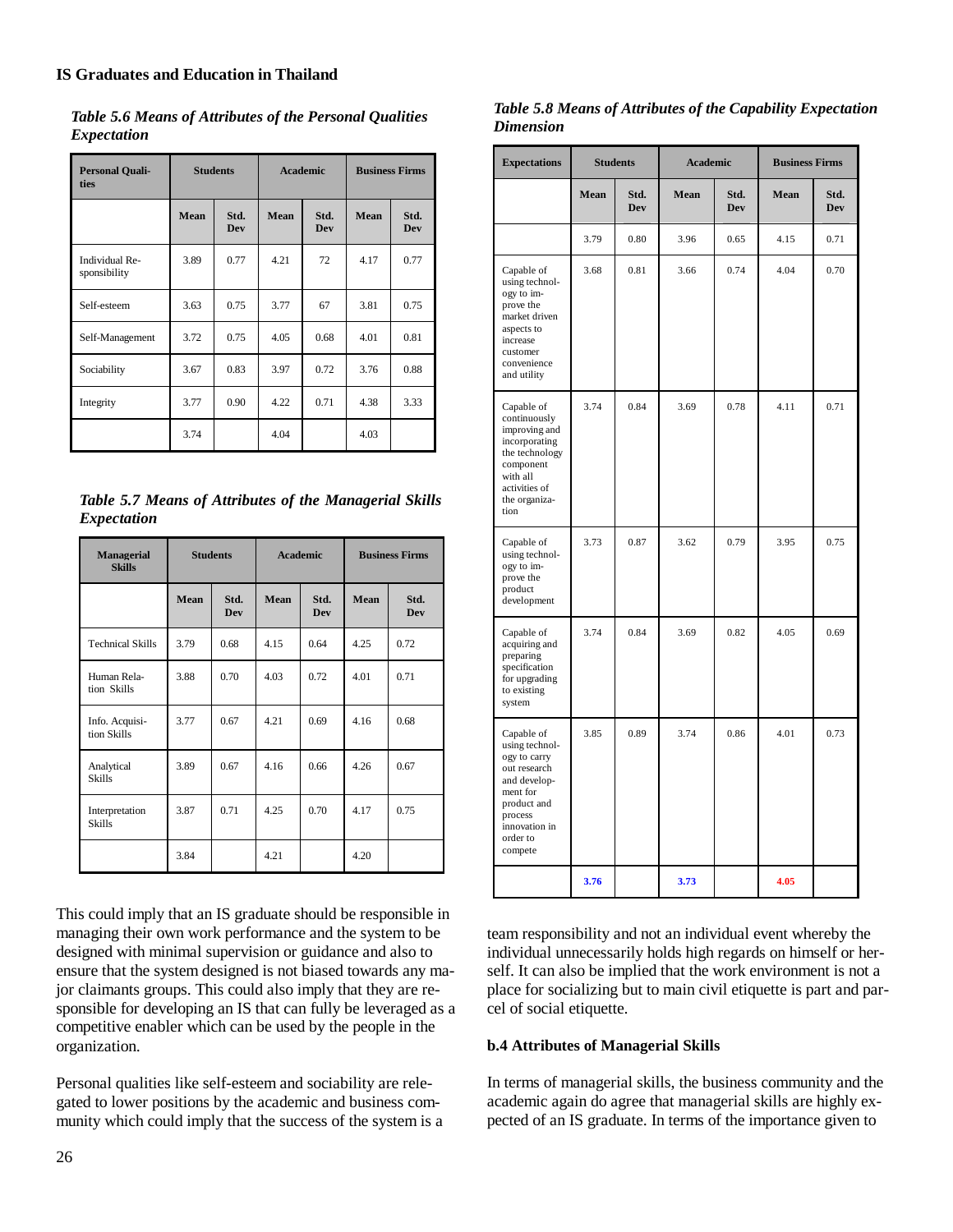**Expectations Students Academic Business Firms Mean Std. Dev**  Mean Std. **Dev**  Mean Std. **Dev**  Stand-alone Computer 3.67 0.97 3.96 0.77 3.99 0.89 Classroom Workstation 3.84 0.87 3.98 0.72 4.13 0.73 General Use Computer Center 3.87 0.85 4.01 0.77 4.11 0.83 Library 13.83 0.91 4.28 0.77 4.25 0.83 Multi-Media Laboratory 3.87 0.96 3.79 0.81 4.02 0.82 Computer Laboratory 3.89 0.93 3.96 0.85 4.22 0.91 Internet Access 4.20 0.92 4.31 0.70 4.26 0.84 3.88 4.04 4.14

*Table 5.9 Means of Attributes of the Facilities Expectation* 

these managerial skills, the business community places higher expectations on the technical and analytical skills rather than the academics' expectations of information acquisition and interpretation skills. This could imply that the business community expects an IS graduate to have the analytical and technical skills to determine the needs and requirements and specifications of the users to be able to apply their technical skills to develop a good information system. On the other hand, it can be implied that the academic expect the IS graduate to be skilled in the acquisition and interpretation of the reliable and relevant information that are deemed necessary in the development of a good IS to be used by the users based on their needs, requirements and specifications.

### c. Capability Expectation Attribute

In terms of the capability expectation it appears that the business community again placed the highest expectation in the development of all the different levels of capability of an IS graduate as compared to the academics and the students. It is not surprising that all of the 3 groups agree that the IS graduate should have the minimum Level 1 (L1) capability in using available technology to monitor changes and improve operation which constitutes the most basic utilization capability.

This could be implied that all groups agree that the L1 capability is the minimum capability that must be attained. In terms of other capabilities, there is little consensus as to what other level of capabilities should be developed by an IS graduate. It can be implied that both the business community and the students placed a higher expectation on the develop-

| <b>Influencing Factors</b>    | <b>Students</b> | <b>Academics</b> | <b>Business</b><br>firms |
|-------------------------------|-----------------|------------------|--------------------------|
| <b>Interest Attributes</b>    | 3.57            | 3.51             | 3.72                     |
| <b>Attitudinal Attributes</b> | 3.80            | 3.90             | 3.74                     |
| Value Attributes              | 3.81            | 3.76             | 3.90                     |

*Table5.10 Means of Key Influencing Factors Dimension*

ment of the L3 capability of incorporating the IT with the activities of the organization highlighting the need of process innovation and leveraging the IT to support its critical processes.

Both the students and the academic are of the view that the IS graduate should be able of using the IT to carry out research and development for product and process innovation in order to compete. This constitutes the highest level (L6) of the capability curve which is not that highly expected by the business community.

#### **c. Facility Expectation Attribute**

As expected, it appears that the business community placed the highest expectation on most types of facilities that are critical to the development of the knowledge, skills and capability of the IS graduates. It appears that both the business community and the academic placed the highest expectation of the traditional library facilities as the foundation of the knowledge, skills and capabilities development. This is followed by the general use computer center. This could imply that the classes should be conducted in a practical environment rather than the traditional classroom environment whereby it could be difficult to illustrate the practical aspect of the IS education, skills and capabilities development process.

Another crucial difference is that all groups placed lower expectation on the use of stand-alone computers as compared to the computer laboratory and the general use computer center. This could be implied that the learning process could be enhanced through group learning in a conducive environment rather than on individual or secluded learning.

It is surprising to note the unanimous agreement on the use of Internet access (with the highest means of 4.20, 4.31 and 4.26 for the students, academic and business community respectively) as one of the key facilities to develop the knowledge, skills and capability expectation. This could imply and highlight the need for the IS graduate to expand their horizon for the search for knowledge through their access to worldwide resources rather than on the traditional and local library delimited by the organizational and regional boundaries.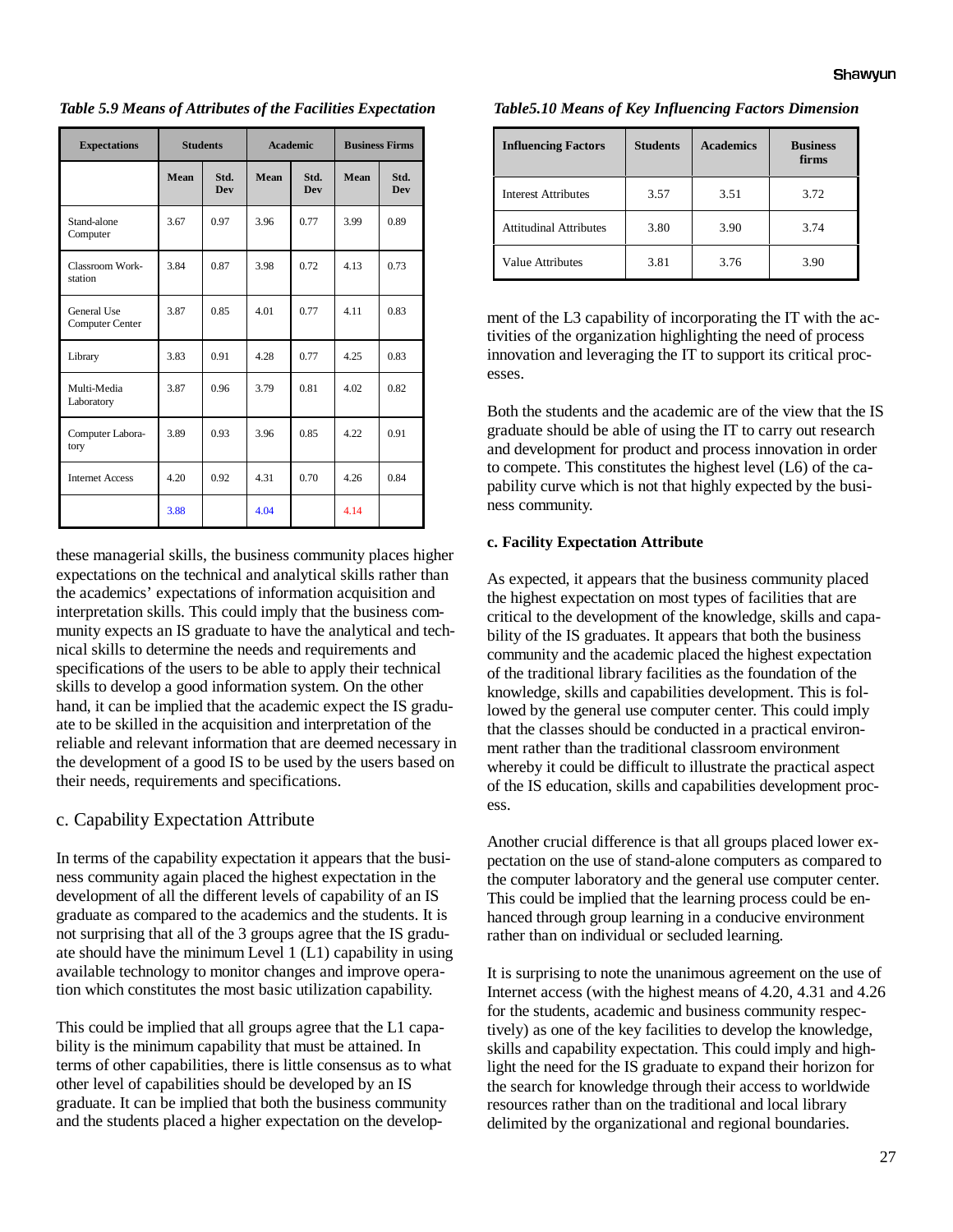| <b>Expectations</b>                                     | <b>Students</b> |                    | <b>Academic</b> |                    | <b>Business Firms</b> |                    |
|---------------------------------------------------------|-----------------|--------------------|-----------------|--------------------|-----------------------|--------------------|
|                                                         | Mean            | Std.<br><b>Dev</b> | Mean            | Std.<br><b>Dev</b> | Mean                  | Std.<br><b>Dev</b> |
| Your Prefer-<br>ence                                    | 3.96            | 0.85               | 3.95            | 0.80               | 4.00                  | 0.81               |
| Previous Ex-<br>perience                                | 3.51            | 0.87               | 3.62            | 0.76               | 3.78                  | 0.78               |
| Growing Role<br>of IS                                   | 3.87            | 0.81               | 3.93            | 0.84               | 3.91                  | 0.88               |
| Previous<br>Schooling                                   | 3.17            | 0.92               | 3.25            | 0.92               | 3.33                  | 0.92               |
| Family and<br>Relative                                  | 3.06            | 0.90               | 2.76            | 1.03               | 3.31                  | 0.99               |
| Employment<br>Requirement<br>from Business<br>Community | 3.86            | 0.85               | 3.54            | 0.92               | 3.98                  | 0.85               |
|                                                         | 3.57            |                    | 3.51            |                    | 3.72                  |                    |

|  | Table 5.11 Means of Attributes of Interest Factors |  |
|--|----------------------------------------------------|--|
|  |                                                    |  |

### **5.3 General discussion of the Influencing Factors**

As compared to all the expectations attributes, it appears that the business community has overall higher means for expectations in terms of knowledge, skills, capabilities and facilities rather than on the key influencing factors of interest, attitude and value of IS graduates study. This applies for the students and the academics who placed higher emphasis on the attitudinal factors that can influence IS study especially for the students with the highest means of 3.80 of all the 7 major attributes except for the value attribute. In contrast to the students, the academic placed the attitudinal factor with a high means of 3.90 after the skill and facilities expectation of 4.08 and 4.04 with the business community placing a means of 3.74 after all the expectations attributes.

This could be implied that the students appear to feel strongly in terms of the attitudinal factors influencing IS study as compared to the academic and the business community. This is also supported by fact that the academic and business community also places high score on this attribute. This could further be implied that the feeling towards the instructors, course curriculum, educational institution, availability and accessibility to a conducive classroom environment and importance of IS in the real life are important influencers of IS study.

The business community does place a higher means on the influencing factors of value as the key influencers whereby the monetary and career aspects plays a high role as the main

|  | Table5.12 Means of Attributes of the Attitudinal Factors |  |  |
|--|----------------------------------------------------------|--|--|
|  |                                                          |  |  |

| <b>Expectations</b>                                                              | <b>Students</b> |                    | <b>Academic</b> |                    | <b>Business Firms</b> |                    |
|----------------------------------------------------------------------------------|-----------------|--------------------|-----------------|--------------------|-----------------------|--------------------|
|                                                                                  | Mean            | Std.<br><b>Dev</b> | Mean            | Std.<br><b>Dev</b> | Mean                  | Std.<br><b>Dev</b> |
| Positive feeling<br>toward instruc-<br>tor                                       | 3.82            | 0.82               | 3.75            | 0.77               | 4.20                  | 0.37               |
| Conducive<br>classroom<br>environment                                            | 3.71            | 0.81               | 3.83            | 0.75               | 3.91                  | 0.86               |
| Availability of<br>educational<br>facility                                       | 3.85            | 0.83               | 4.07            | 0.72               | 4.18                  | 0.79               |
| Access of<br>educational<br>facility                                             | 3.78            | 0.88               | 4.08            | 0.75               | 4.12                  | 0.82               |
| Structure of<br>course outline                                                   | 3.72            | 0.88               | 4.02            | 0.83               | 1.07                  | 0.83               |
| Positive feeling<br>toward univer-<br>sity and educa-<br>tional institu-<br>tion | 3.59            | 0.87               | 3.64            | 0.79               | 3.99                  | 0.96               |
| Positive feeling<br>toward career<br>in IS                                       | 3.90            | 0.82               | 3.82            | 0.87               | 4.23                  | 0.87               |
| Importance of<br>IS role in real<br>life                                         | 4.04            | 0.75               | 3.99            | 0.82               | 4.20                  | 0.92               |
|                                                                                  | 3.80            |                    | 3.90            |                    | 3.74                  |                    |

influencers. This could be implied that the business community places do view the importance on monetary and career factors in influencing IS study rather that attitudinal or interest attributes which is in contrast to the students' and academics' perspectives.

#### **5.2 Discussion of the Attributes of the Influencing Factors:**

### **a. Interest Factor**

It appears that from the interest attribute as the key influencer towards pursuing an IS education, there is quite a consistent agreement by all the groups that do influence the choice of an IS education. These major factors are personal preference, growing role of IS in the normal and work life and employment requirement of the business community, all of which have consistently higher means than the other factors.

This could be implied that part of the interest attribute comes from the role and requirement of the pervasive influence of information technology in the life of a human being. This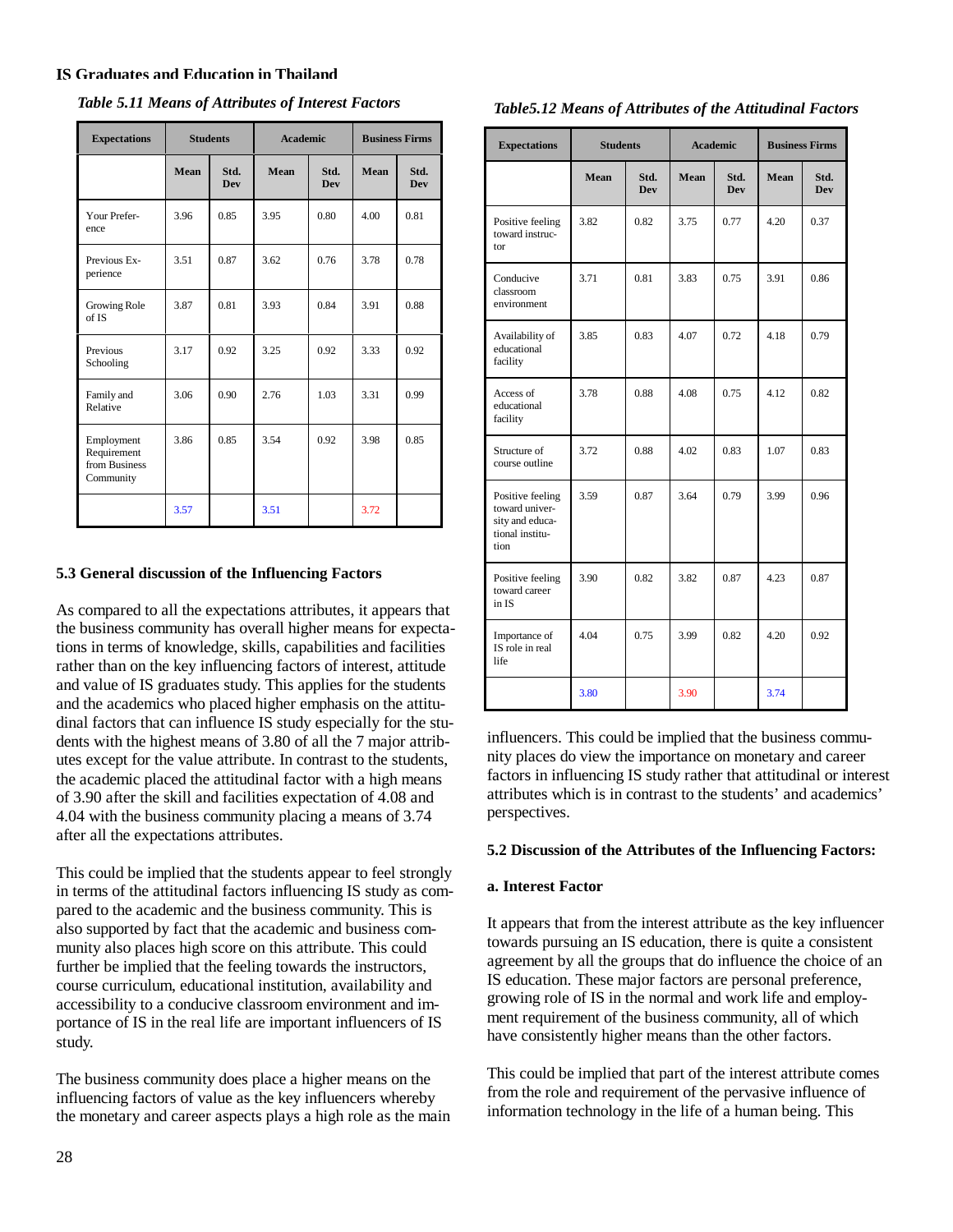*Table 5.13 Means of Attributes of the Value Factor* 

| <b>Expectations</b>                                  | <b>Students</b> |                    | <b>Academic</b> |                    | <b>Business Firms</b> |                    |
|------------------------------------------------------|-----------------|--------------------|-----------------|--------------------|-----------------------|--------------------|
|                                                      | Mean            | Std.<br><b>Dev</b> | Mean            | Std.<br><b>Dev</b> | Mean                  | Std.<br><b>Dev</b> |
| Monetary<br>Value and<br>Monetary<br><b>Benefits</b> | 3.89            | 0.81               | 3.98            | 0.77               | 4 2 1                 | 0.80               |
| Career Oppor-<br>tunity                              | 4.07            | 0.75               | 4.09            | 0.73               | 4.38                  | 0.76               |
| Career Stability                                     | 3.83            | 0.80               | 3.83            | 0.87               | 4.23                  | 0.86               |
| Acceptance in<br>Social Com-<br>munity               | 3.66            | 0.81               | 3.56            | 0.82               | 3.86                  | 0.92               |
| Respect in<br>Social Com-<br>munity                  | 3.53            | 0.80               | 3.40            | 0.81               | 3.82                  | 0.96               |
| Self-fulfillment                                     | 3.88            | 0.86               | 3.72            | 0.81               | 4.12                  | 0.86               |
|                                                      | 3.81            |                    | 3.76            |                    | 3.90                  |                    |

does highlight the recognition that IS education regardless of being having general or specialized technical knowledge is part and parcel of the future of the human daily environment. This is also supported by the fact that the means of the general and specialized technical knowledge expectations also came out high.

#### **b. Attitudinal Factors**

From the attitudinal attribute, it appears that there are fewer consensus as to the type of attitude the IS graduate toward IS education between the academic and the other two groups. The academic places higher means on the availability and accessibility of educational facilities and structure of course out line. The students do agree with the academic that the availability and accessibility of educational facilities do contribute to the influencing IS study. In contrast, there is higher agreement between the students and the business community on the issue of the importance of IS role in real life and an IS career, and the feeling towards the instructor.

This could be implied that those who are directly involved in the IS education in itself place higher emphasis on the accessibility and availability of the educational facilities. As students, upon completion of their studies they have to join the main stream of employment, there does appear to be consistency between the employers and future employees that the role of IS in real life and the career opportunity are important influencers of attitudes towards IS study.

A not surprisingly outcome was the high means of 3.82 and 4.20 given by the students and the business community in recognizing that the feelings towards the instructors do have a potentially high influence on IS study. This factor is sidelined by the academics by downplaying the issue that the instructor place a very important role in the knowledge and skill development and that their performance as the mentors are important. This does confirm the traditional beliefs of the conservative and passive role of the students as recipients of knowledge and not questioning the fundamentals of knowledge in the learning environment.

### c. Value Factors

From the value attributes, it appears that there is quite a unanimous consensus across the 3 groups that the monetary benefits and the career opportunity and stability represents the key motivators in taking up an IS education. This is evidenced by the higher means as assigned by all the 3 groups in these 3 major motivators. As to the other motivators of acceptance and respect in the social community and self-fulfillment, they are given lower means as key motivators.

This could be implied that the lower order of the Maslow's hierarchical needs are some of the key practical motivators for people to select a specific area of study rather than on the more ideal higher orders of acceptance, respect and selffulfillment. The only exception is the higher mean of 4.12 of the business community which could imply that as the students venture into the work environment and are capable of relating their knowledge and skills to their work requirement, they lean towards the higher order needs to explain the motivating factors of taking up an IS education.

## **Conclusion**

1. *Knowledge Expectation:* It can be concluded that the business community appears to be the group that has highest expectation in the majority of the 2 main dimensions of expectation and influencing factors. The rationale is that firms need human resource in terms of high quality people or worker to generate, interpret and utilize the information under the real life constraints. Based on the experience in hiring the IS graduates and in developing the organization's information systems, the firms appear to be in a better position to place a higher expectation of the profile of the IS graduate. The academics and students, due to their non-involvement or indirect involvement in the pragmatic issues of the real life business environment underline that their knowledge expectation being lower because they do not see the importance of IS/IT as much as firms do. For the students, rote memorization in the traditional and conservative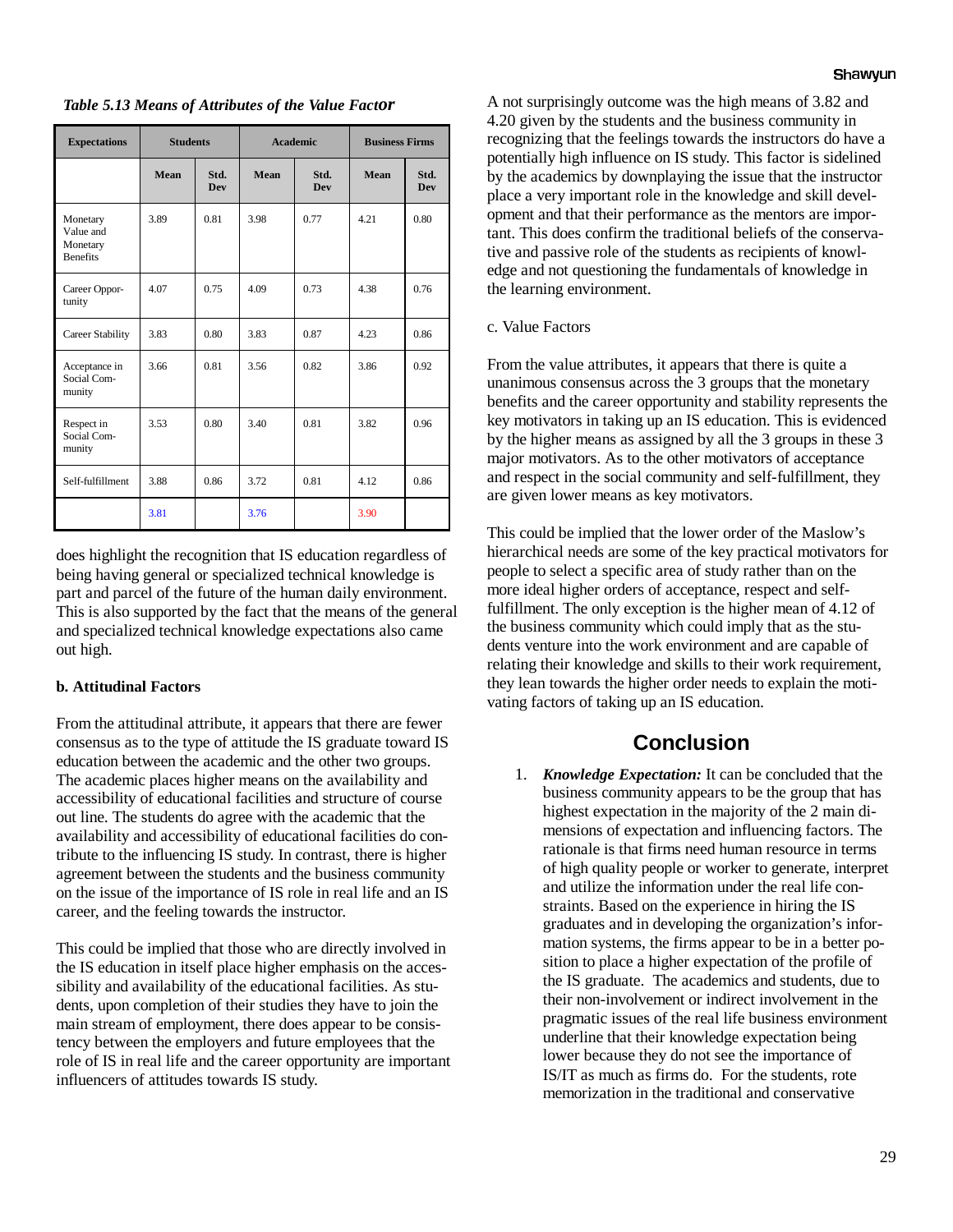learning environment has reinforced their perspectives of lower level of expectations.

- 2. Skill Expectation: Firms are more concerned with skill expectation among the three groups of respondents because they need people who already have the skills without giving them any training as these represents additional cost investment. Workers in the business firms should also possess basic skills, personal skills, personal qualities, and conceptual skills, but most of all they should have thinking skill, which is, considered the most important factor to the firms. In order to be supportive of thinking skill, workers should also possess learning, reasoning, creative, decision making, and problem solving skills. In other words, they should have the ability to gain understanding through case study or experience, to understand the relationship between cause and effect, to generate new ideas, to be analytical and be able to determine things or alternatives leading to solutions of the problem.
- 3. Facilities Expectation: Mostly, all the respondents groups are of the opinion that facilities place a very important role in the development of the knowledge and skills and capabilities of the IS graduate. The rationale could be the technical aspects of the IS study whereby practical and hands-on experience is important in the learning environment of a technical subject. This does explain the higher tendency of the facilities expectation. Firm scores again on this expectation as the highest factor among three respondent groups. As the firm deals directly with the business situation, the firm needs and has access on utilizing IT/IS facilities to support the processes of the organization. With the development of the institutional facilities, the potential workforce can go to work immediately without wasting any time in re-learning the facilities.
- 4. Capability Expectation: The success of an information system lies not in having the technology but in the utilization and leveraging of that resource for competitive advantage. In this expectation, all respondent groups highlighted the most basic level of the technology capability that is the utilization capability, the capability of using available technology to monitor changes and improve operation. The next level of capability of using is in using the IT equipment to improve and increase organization productivity. This is highlighted by the importance of the second important sub-variable that is the capabilities of continuously improving and incorporating the technology component with all activities of the organization to improve on product and process innovation.

This does brings up the forefront the imperative that IT/IS will not be useful unless it is practically utilized by the capability of not only the IT/IS people but also the general users for efficiency and effectiveness.

- 5. Interest: As compared to the other expected and influencing factors, overall all the 3 groups place lower means of importance to the attributes of the interest factor. This can be construed that interest is plays a smaller role in influencing the students to take up the IS education.
- 6. Attitude: It appears that academic still maintain the conservative learning environment of the structure of course curriculum, accessibility and availability of educational resources and downplaying the active relational learning environment. In addition, the main objective of most universities is to effectively educate its students by concentrating on the theoretical content of IS that will be disseminated to the students so that those students could apply this knowledge to the real situation after graduating. Comparing the three groups of respondents, students and academic rank the "attitude" as the third important factor. In other words, firms give less important of "attitude expectation" because they are concerned more with the real work situation, which is the way to make profit. They do not worry much about the feeling toward instructors, the structure of education facilities, feeling toward universities and educational education institutions. From the firms' attitudes, they would care more about the positive feeling toward career in IS, and the importance of IS role in real life.
- 7. Value: Not surprisingly, the business community, students and academics places importance on the career opportunity and stability rather than monetary or self-fulfillment attributes as key motivators. This supports the traditional foundation of satisfaction of the lower hierarchical needs whereby the human seeks job stability.

#### **PART VI: RECOMMENDATION**

As information technology has be so pervasive in the Thai business environment to fully understand the role that information technology can play and affect the organization is very important. In Thailand, it is found that the most serious problem about information technology is dealing with human resource problem in utilizing the information technology- in both the quantitative and qualitative aspects.

As this research has indicated that the Skill expectation, Facility expectation, Attitude expectation, Value expectation, Capability expectation, Knowledge expectation, and Interest ex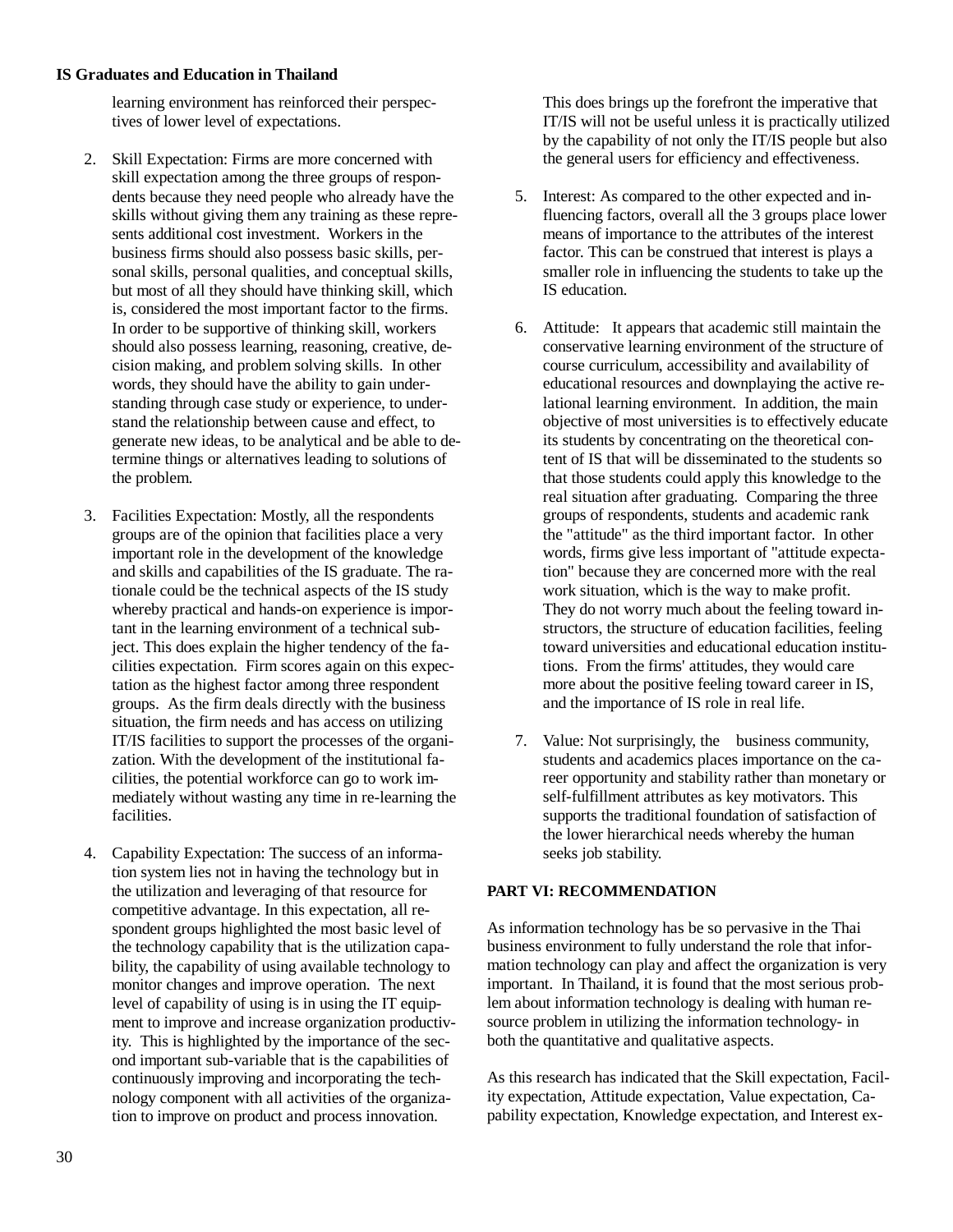pectation are important when developing the IS graduate. Under such a circumstance, there are four major components which could be considered to develop the degree of sophistication of the technology which are – Technoware (T), Humanware (H), Inforware (I), and Organware (O).

*Technoware* encompasses all the physical equipment and facilities such as computers, library, multi-media equipment, Internet access and so on. From the research, it is the second most important factors that the groups agree plays a critical role in the development of the knowledge, skills and capabilities. Facility constitutes all mean of education a conducive learning environment in studying IS. Inadequacy of the facility and low degree of sophistication of the technoware can affect the development of these attributes.

*Humanware* is the degree of the sophistication of the human resource whereby the skill expectation or human abilities such as managerial skill, thinking skill, personal quality skill, and basic skill in the development, design and utilization of the system must be human focused (Davenport, 1984) and (Delone and McLean, 1992). From the research, this component is the first priority (important) factor that needs to be considered seriously by all strata of expertise as this form the foundation of the success of an organization operationally, tactically or strategically.

*Inforware* constitutes the software in the knowledge expectation whereby the dissemination and learning mechanism and system must be developed. This constitutes the form and format, modes and means of the instructions context and content. This serves as the software whereby the development of the skills and capability of the IS graduate are dependant on.



**Figure 5.1:** Academia-BusinessTHIO linkages to support the development of IS education.

*Orgaware* constitute the organization structural and cultural environment in terms of its methodology, management techniques, value systems, standard operating procedures

etc.,(which are relevant from both the academic and the business institutions) to ensure a conducive learning environment to instill the double loop learning process in a learning organization [Argyris (1982), Senge (1990) and Garvin (1993). This orgaware aims at creating a learning environment whereby the academia-business linkage is set up to ensure cooperation in the development of the IS curriculum fine tuned based on the findings of this research to develop the knowledge, skills and capability development of the IS graduate of the millennium. This linkage could also support the facilities set up and the channel of smooth transition from the academic institution to the market place of the IS graduate.

Based on the balanced technology approach of looking at the development of the IS graduate from degree of sophistication of the technoware (T), humanware (H), inforware (I) and orgaware (O), it is hoped that the following can be achieved: 1. A newly revised and revamped IS curriculum, 2. A linkage of the THIO to develop the IS graduate and 3. A linkage of the academia-industry THIO linkage to develop the IS graduate

In conclusion, in recommending the use of the THIO framework as the basis of review and revision of the fundamentals of the IS education, it highlight the 4 major respective issues of the human and technology utilization in the organization for competitiveness. This in fact, has been the fundamental issue that through the decades has been looked at independent of each other. To fully develop the successful graduates and the successful utilization, the organization which serves as the foundation for the learning organization to develop the sophisticated human utilization of the inforware and technoware for competitive advantage must be established. This degree of the organization's sophistication of its THIO is also dependent on the linkage with the academia's THIO as the academia's THIO serves as the designer and developer of the knowledge, skills and capabilities to be utilized by the organization's THIO.

This highlights the fact that a successful IS education master plan is dependant on the linkage and the supportiveness of the academic-business THIO linkages. With this in mind, it is recommended that the above framework be used as a basic framework to determine the requirements of the IS education and the type of IS graduates that we expect to develop to lead Focosy Technology Technology of Technology of Technology of Technology of Technology of Technology of Technology and the type of IS graduates that we expect to develop the new organizations into the 21st century millennium